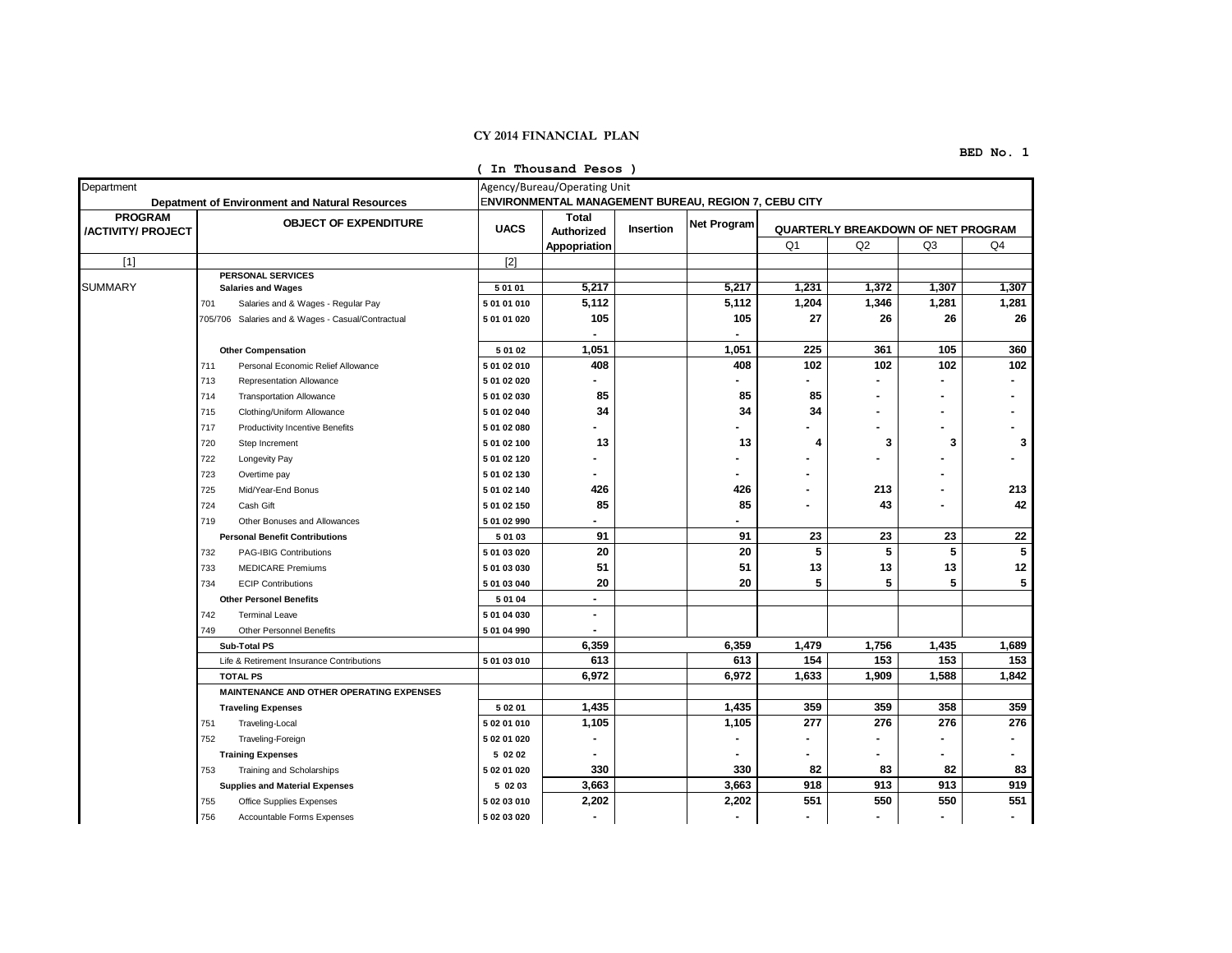| 760                    | Medical, Dental & Lab. Supplies Expenses              | 5 02 03 080            | 330            | 330            | 84             | 81             | 81                       | 84                       |
|------------------------|-------------------------------------------------------|------------------------|----------------|----------------|----------------|----------------|--------------------------|--------------------------|
| 761                    | Gasoline Oil & Lubricant Expenses                     | 5 02 03 090            | 443            | 443            | 112            | 110            | 110                      | 111                      |
| 765                    | Other Supplies Expenses                               |                        | 688            | 688            | 171            | 172            | 172                      | 173                      |
| <b>Utlity Expenses</b> |                                                       | 5 02 04                | 442            | 442            | 111            | 110            | 109                      | 112                      |
| 766                    | Water Expenses                                        | 5 02 04 010            | $\blacksquare$ | $\blacksquare$ | $\blacksquare$ | ÷.             | $\overline{\phantom{a}}$ | $\blacksquare$           |
| 767                    | <b>Electricity Expenses</b>                           | 5 02 04 020            | 442            | 442            | 111            | 110            | 109                      | 112                      |
| 768                    | <b>Cooking Expenses</b>                               | 5 02 04 990            | $\blacksquare$ |                | $\blacksquare$ | ۰              | $\blacksquare$           | $\overline{\phantom{a}}$ |
|                        | <b>Communication Expenses</b>                         | 5 02 05                | 2,023          | 2,023          | 509            | 502            | 503                      | 509                      |
| 771                    | Postage and Deliveries                                | 5 02 05 010            | 76             | 76             | 19             | 19             | 19                       | 19                       |
| 772                    | Telephone-Land Line                                   | 5 02 05 020            | 138            | 138            | 35             | 34             | 35                       | 34                       |
| 773                    | Mobile                                                | 5 02 05 020            | 58             | 58             | 15             | 14             | 15                       | 14                       |
| 774                    | <b>Internet Expenses</b>                              | 5 02 05 030            | 12             | 12             | 3              | 3              | 3                        | 3                        |
| 775                    | Cable Satellite, Telegraph and Radio Expense          | 5 02 05 040            | 8              | 8              | $\mathbf{2}$   | $\mathbf{2}$   | $\overline{\mathbf{2}}$  | $\mathbf{2}$             |
|                        | 778 Membership Dues and Contributions to Org.         | 5 02 99 060            | 1,562          | 1,562          | 392            | 389            | 389                      | 392                      |
|                        | 780 Advertising Expenses                              |                        |                |                |                |                |                          |                          |
|                        | 781 Printing & Binding Expenses                       | 5 02 99 020            | 50             | 50             | 13             | 12             | 12                       | 13                       |
|                        | 782 Rent Expenses                                     | 5 02 99 050            | 25             | 25             | 7              | 6              | 5                        | 7                        |
|                        | 783 Representation Expenses                           |                        |                |                |                |                |                          |                          |
|                        | 784 Transportation and Delivery Expenses              |                        | 94             | 94             | 23             | 23             | 23                       | 25                       |
|                        | 786 Subcription Expenses                              |                        |                |                |                | $\blacksquare$ |                          |                          |
|                        | <b>Professional Services</b>                          |                        | 3,169          | 3,169          | 784            | 802            | 802                      | 781                      |
| 791                    | <b>Legal Services</b>                                 | 5 02 11 010            | $\blacksquare$ |                |                | ä,             |                          |                          |
| 792                    | <b>Auditing Services</b>                              | 5 02 11 020            | $\blacksquare$ |                |                | ۰              |                          |                          |
| 793                    | <b>Consultancy Services</b>                           | 5 02 11 030            | ٠              |                |                |                |                          |                          |
| 794                    | Environment/ Sanitary Services                        | 5 02 12 010            |                |                |                | ۰              |                          |                          |
| 795                    | <b>General Services</b>                               | 5 02 12 990            | 2,341          | 2,341          | 577            | 594            | 597                      | 573                      |
| 796                    | Janitorial Services                                   | 5 02 12 020            |                |                |                |                |                          |                          |
| 797                    | <b>Security Services</b>                              | 5 02 13 030            | 106            | 106            | 27             | 26             | 26                       | 27                       |
| 799                    | <b>Other Professional Services</b>                    | 5 02 11 990<br>5 02 13 | 722            | 722            | 180            | 182            | 179                      | 181                      |
|                        | <b>Repair and Maintenance</b>                         |                        | 65             | 65             | 17             | 16             | 16                       | 16                       |
|                        | <b>Buildings</b>                                      |                        |                |                |                |                |                          |                          |
| 802                    | Land Improvements-Repair & Maintenance                | 5 02 13 010            | 65             | 65             | 17             | 16             | 16                       | 16                       |
| 811                    | Office Buildings-Repair & Maintenance                 | 5 02 13 040            |                |                |                |                |                          |                          |
| 815                    | Other Structures-Repair & Maintenance                 | 5 02 13 040            |                |                |                |                |                          |                          |
|                        | Office Equip. Furniture and Fixture                   |                        |                |                |                |                |                          |                          |
| 821                    | Office Equipment-Repair & Maintenance                 | 5 02 13 050            |                |                |                |                |                          |                          |
| 822                    | Furniture and Fixture-Repair & Maintenance            | 5 02 13 070            |                |                |                |                |                          |                          |
| 823                    | IT Equipment & Software Repair & maintenance          |                        |                |                |                |                |                          |                          |
|                        | <b>Machineries and Equipment</b>                      |                        |                |                |                |                |                          |                          |
| 829                    | Communication Equipment-Repair & Maintenance          | 5 02 13 050            |                |                |                |                |                          |                          |
| 833                    | Medical, Dental & Lab. Equipment-Repair & Maintenance | 5 02 13 050            |                |                |                |                |                          |                          |
| 836                    | Tech., & Scientific Equipment-Repair & Maintenance    | 5 02 13 050            |                |                |                |                |                          |                          |
| 840                    | Other Machineries and equipment-Repair & Maintenance  | 5 02 13 050            |                |                |                |                |                          |                          |
|                        | <b>Transportation Equipment</b>                       |                        |                |                |                |                |                          |                          |
| 841                    | Motor Vehicles                                        | 5 02 13 050            |                |                |                |                |                          |                          |